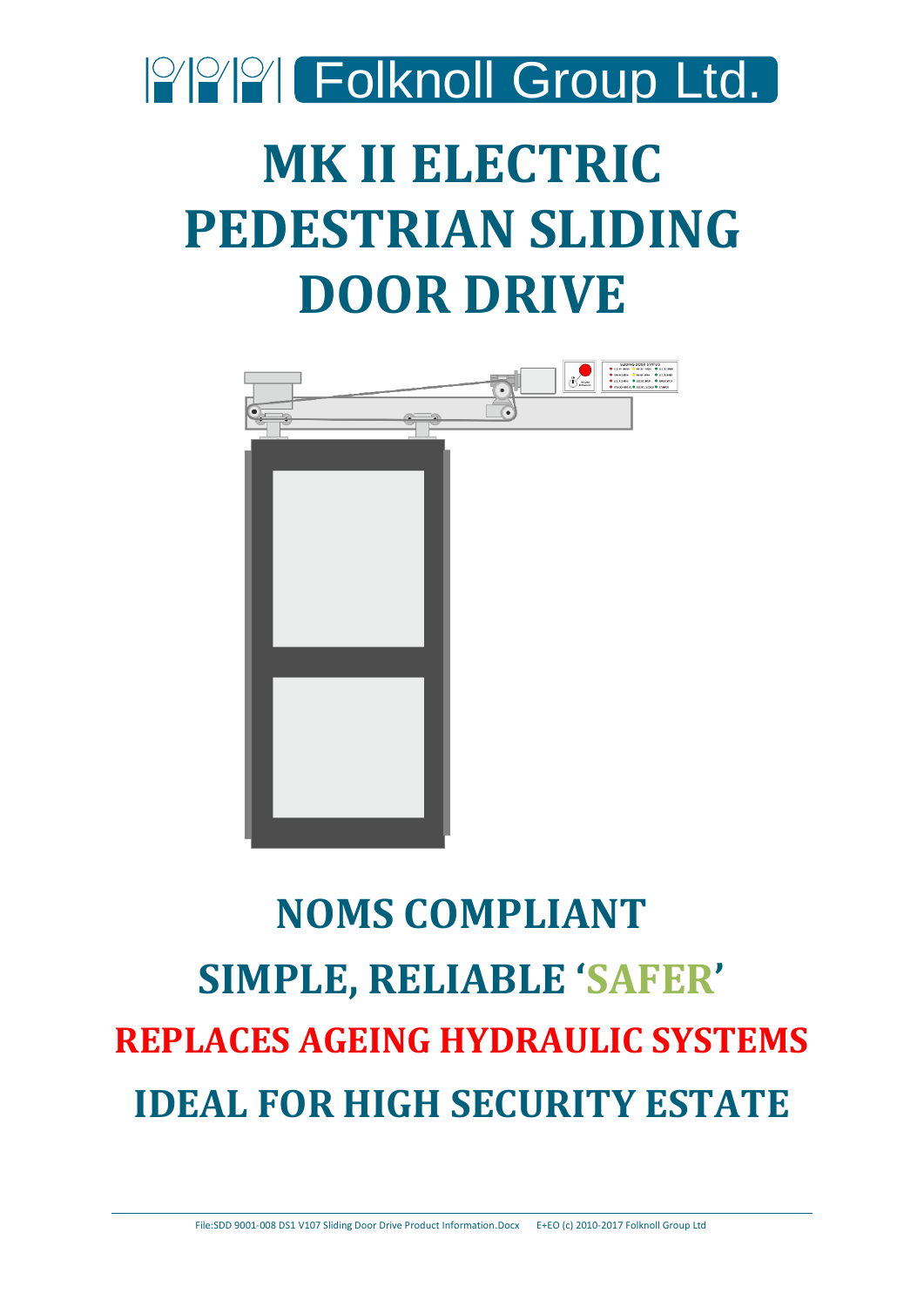## **CONTENTS**

| <b>ISSUE</b> | <b>DATE</b> | <b>DESCRIPTION</b>                                                                |
|--------------|-------------|-----------------------------------------------------------------------------------|
| V1.00        | 01.12.2009  | Original                                                                          |
| V1.01        | 02.12.2009  | Updates BJP                                                                       |
| V1.02        | 09.12.2009  | Updates BJP                                                                       |
| V1.03        | 11.12.2009  | Updates BJP                                                                       |
| V1.04        | 07.09.2010  | Changed to Folknoll blue                                                          |
| V1.05        | 08.09.2010  | Changed to RA numbers                                                             |
| V1.06        | 10.02.2017  | Changed to Folknoll Group and FG blue, merged standard and compact, update images |
| V1.07        | 10.09.2021  | Updates for sensor beam disable                                                   |

#### **THIS DOCUMENT**

This document is the Product Information data sheet for Folknoll Group Ltd MK II Electric Pedestrian Sliding Door Drive systems.

## **ABOUT FOLKNOLL**

We are a UK based design, manufacturing and installation company. We have been producing communication, alarm and control systems since 1975. All of our products and systems are designed for toughness, reliability, easy installation, simple configuration, straightforward operation and low maintenance. As original manufacturer, all of our product ranges can be customised to suit your application. Including custom engraved panels, additional features and special systems.

## **GET IN TOUCH**

Please contact us for further information about our wide range of products and services and find out how we can provide a solution for you.

| <b>ADDRESS:</b> | Old North Rd, Royston HERTS, SG8 5TD, UK |
|-----------------|------------------------------------------|
| <b>TEL:</b>     | +44 (0) 1763 234567                      |
| <b>EMAIL:</b>   | sales@folknoll.co.uk                     |
| WWW:            | www.folknoll.co.uk                       |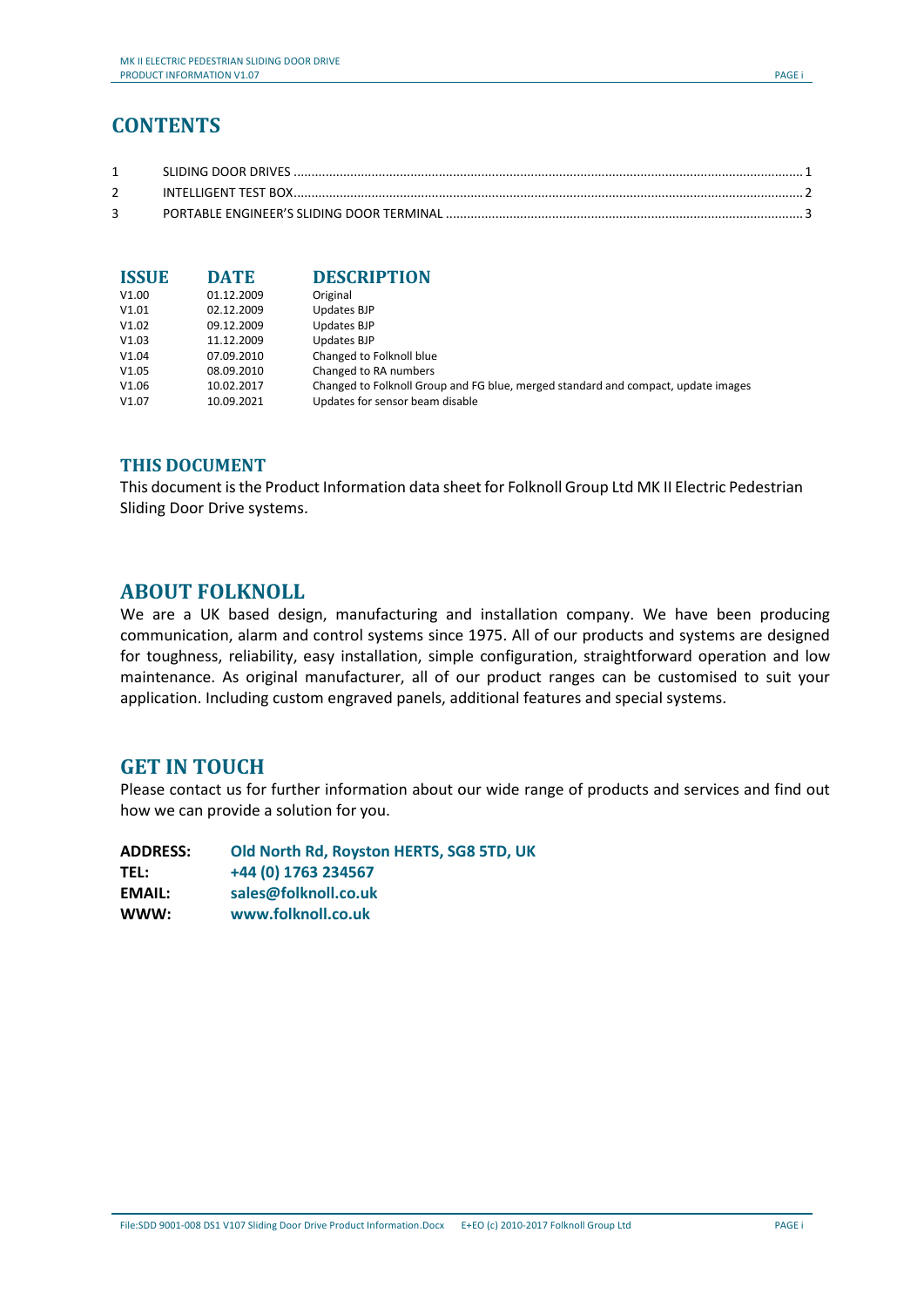## <span id="page-2-0"></span>**1 SLIDING DOOR DRIVES**



- NOMS compliant
- Includes 'Safe Edges'
- Established HMPS userbase
- Compatible with Locking Systems
- Compatible with Security Management Systems
- Integral Intelligent Test Box
- Optional Portable Engineer's Sliding Door Terminal
- Simple, reliable drive mechanism for doors of up to 250Kg
- Replacement drive for ageing hydraulic systems

The Folknoll Group Electric Pedestrian Sliding Door Drive has been designed for use in HM Prison Service and similar institutions. The drive is fully compliant with Home Office specifications and is fully compatible with compliant security management systems.

#### **We already have a significant number of established installations in high security locations.**

The drive is intended as a 'safer' alternative for traditional hydraulic powered doors for new and existing installations. The drive will easily operate heavy duty high security glazed doors of up to 250Kg. The drive's rugged yet simple design provides long-term reliable operation, simplifies routine maintenance and component replacement, reducing lifetime costs.

#### **DRIVE PARTS**

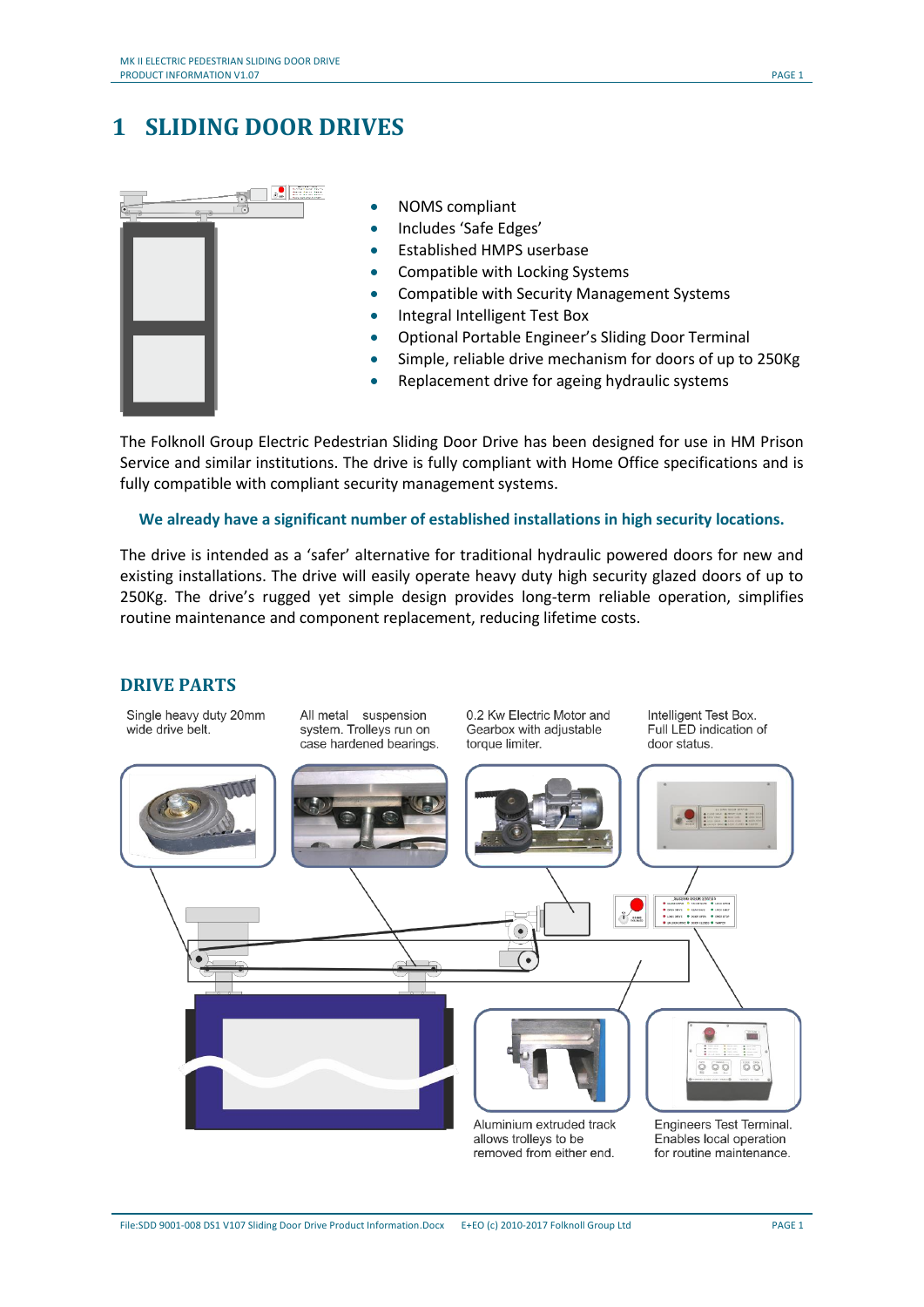## <span id="page-3-0"></span>**2 INTELLIGENT TEST BOX**



The new MK III pedestrian sliding door drive intelligent test is fully compliant to **NOMS/E/SPEC/012 AND THE RELEVANT BS STANDARDS**, with an upgraded dual safe edge controllers and new keyed sensor beams disable switch.

#### **CABLE TERMINATION**

The Intelligent Test box acts as a junction box connecting the multi-core security system control cable to the drive control cables. The multi-core cable is terminated directly in the Intelligent Test Box, no need for additional terminals, breakout cables, etc. reducing the risk of cabling faults and system downtime.





#### **DOOR STATE INDICATORS**

The Intelligent Test Box has twelve LEDs indicating the state of the sliding door drive relays and sensors. The indicators provide engineers with useful, realtime information about the drive operating cycle. Making service checks and fault diagnosis easier, reducing disruption and costs.

#### **CONNECTION FOR ENGINEER'S TERMINAL**

The Intelligent Test Box provides a connection point for our Portable Engineers' Sliding Door Terminal. The Engineer's Terminal allows an engineer to operate the door drive locally without disrupting security control system operators. Ideal for testing the drive during maintenance



#### **AS PART OF OUR OPEN STANDARDS INITIATIVE THE INTELLIGENT TEST BOX IS COMPATIBLE WITH ALL NOMS COMPLIANT DOOR DRIVES, AND CAN BE FITTED TO COMPLIANT DRIVES TO PROVIDE DOOR STATE INDICATION AND PORTABLE ENGINEER'S TEST TERMINAL CONNECTION**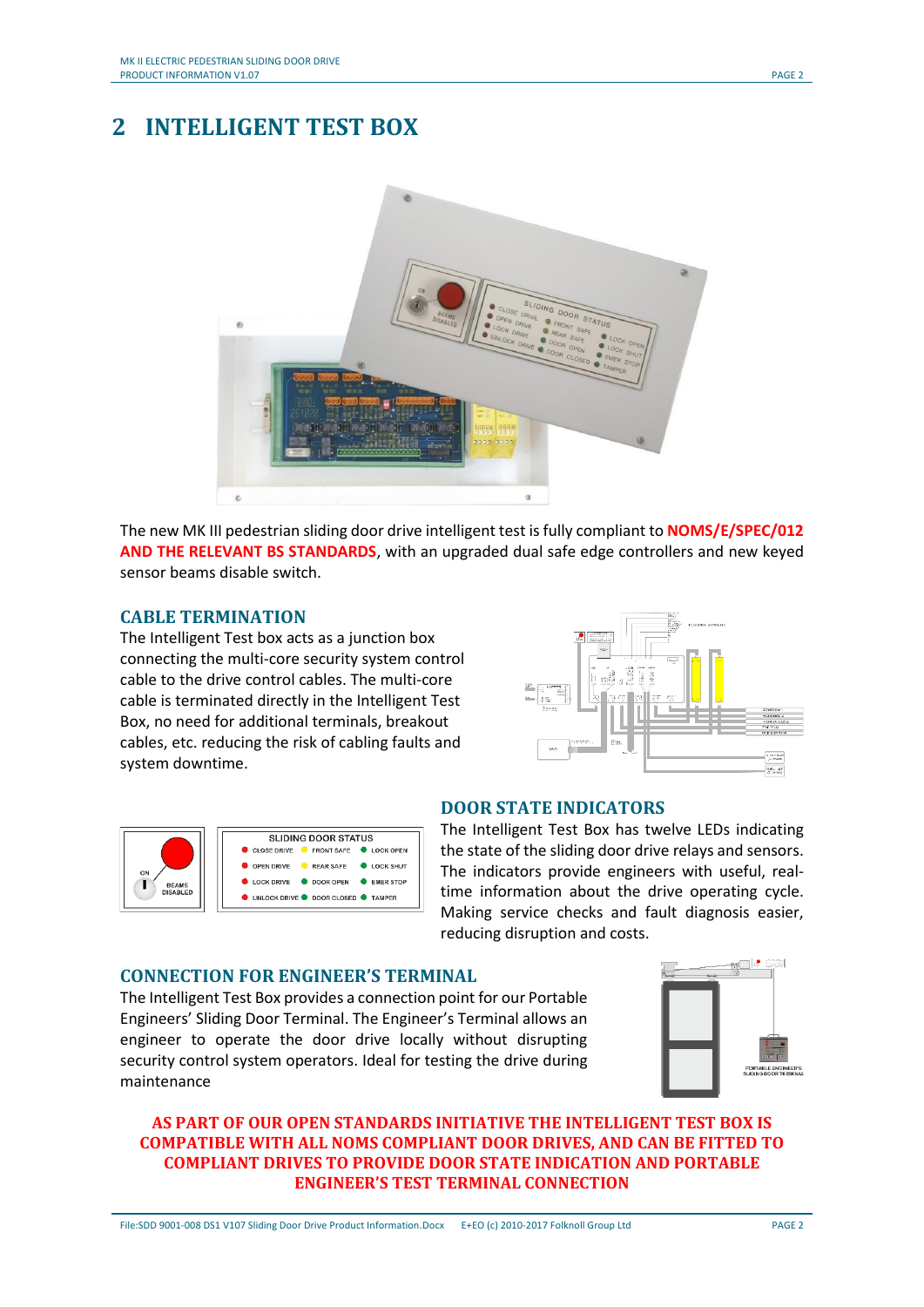# <span id="page-4-0"></span>**3 PORTABLE ENGINEER'S SLIDING DOOR TERMINAL**



**TO REDUCE HEALTH AND SAFETY RISKS FOLKNOLL RECOMMEND THE USE OF A PORTABLE ENGINEER'S SLIDING DOOR TERMINAL WHILST WORKING ON A DOOR DRIVE**

Folknoll offer an optional Portable Engineer's Sliding Door Terminal for local control of the door drive during maintenace.

#### **PRACTICAL CONTROLS**

The terminal has big, tough, buttons which can be used to operate the door in three modes.

- **STANDARD:** perform full open or close operation.
- **AUTO:** repeatedly open and close the door.
- **NUDGE:** small movements to help test individual parts of the door operating cycle.

For emergency use, there is a large red **EMERGENCY STOP** button.

#### **PORTABLE**

The terminal is specifically designed to be portable. It is supplied in a rugged enclosure with a convenient carrying handle. Control and drive power is derived from the 24V and mains supplies within the door mechanism. There is no need for additional mains cables, batteries, etc.

#### **EASY CONNECTION**

The Engineer's Termnal is easily connected into a door drive's Intellgent Test Box using our standard cable set.



#### **CONTROL SYSTEM ISOLATION**

Using an Engineer's Terminal isolates the door drive from the main security control system, avoiding interlock issues and preventing accidental door drive operation by system operators. This improves health and safety, reduces operator disruption and minimses intereference to the flow of personnel through a locking system during door maintenance.

#### **DOOR STATE INDICATORS**

The Engineer's Terminal has a set of door state indicators replicating the display on the Intelligent Test Box to aid diagnostics during maintenance.